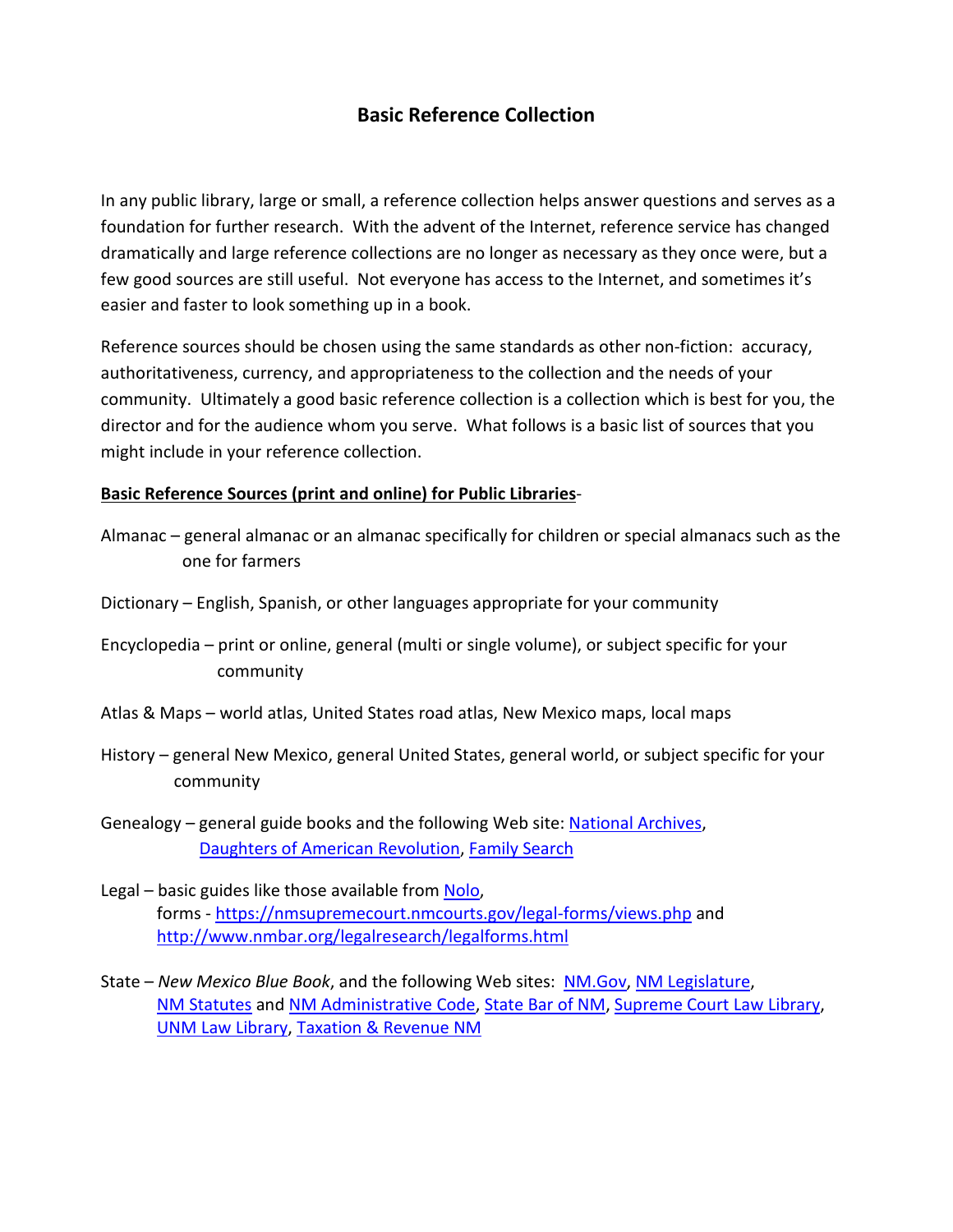Federal – *Statistical Abstract of the United States*, and the following Web sites: USA.Gov, [Internal Revenue](http://www.irs.gov/) Service, Social Security [Administration,](http://www.ssa.gov/) [Health.Gov,](http://www.health.gov/) [Census,](http://www.census.gov/) [Thomas](http://thomas.loc.gov/home/thomas.php) [Small Business Administration,](http://www.sba.gov/) [Bureau of Land Management,](http://www.blm.gov/nm/st/en.html) [Environmental Protection Agency,](http://www.epa.gov/) [National Weather Service](http://www.weather.gov/)

Local – phone book, business directory, tourism guides/brochures

El Portal (magazine and newspaper articles) - <http://www.elportalnm.org/>

Chronicling America Historic American Newspapers - <http://chroniclingamerica.loc.gov/>

Library of Congress - <http://www.loc.gov/>

## **New Mexico Basic Reference Sources (print and online) for Public Libraries** –

*New Mexico Blue Book* – print or online (when available)

## [New Mexico.Gov](http://www.newmexico.gov/)

Legislative Almanac (current year, print and/or online - [http://www.nmelectric.coop/index.php\)](http://www.nmelectric.coop/index.php)

*Place Names of New Mexico*

New Mexico history

New Mexico road atlas

New Mexico maps – road, tourism, Bureau of Land Management, county, major cities

Local history

Local maps

Local newspapers

Directory of city, county officials and services

Local Chamber of Commerce publications

Local telephone directories